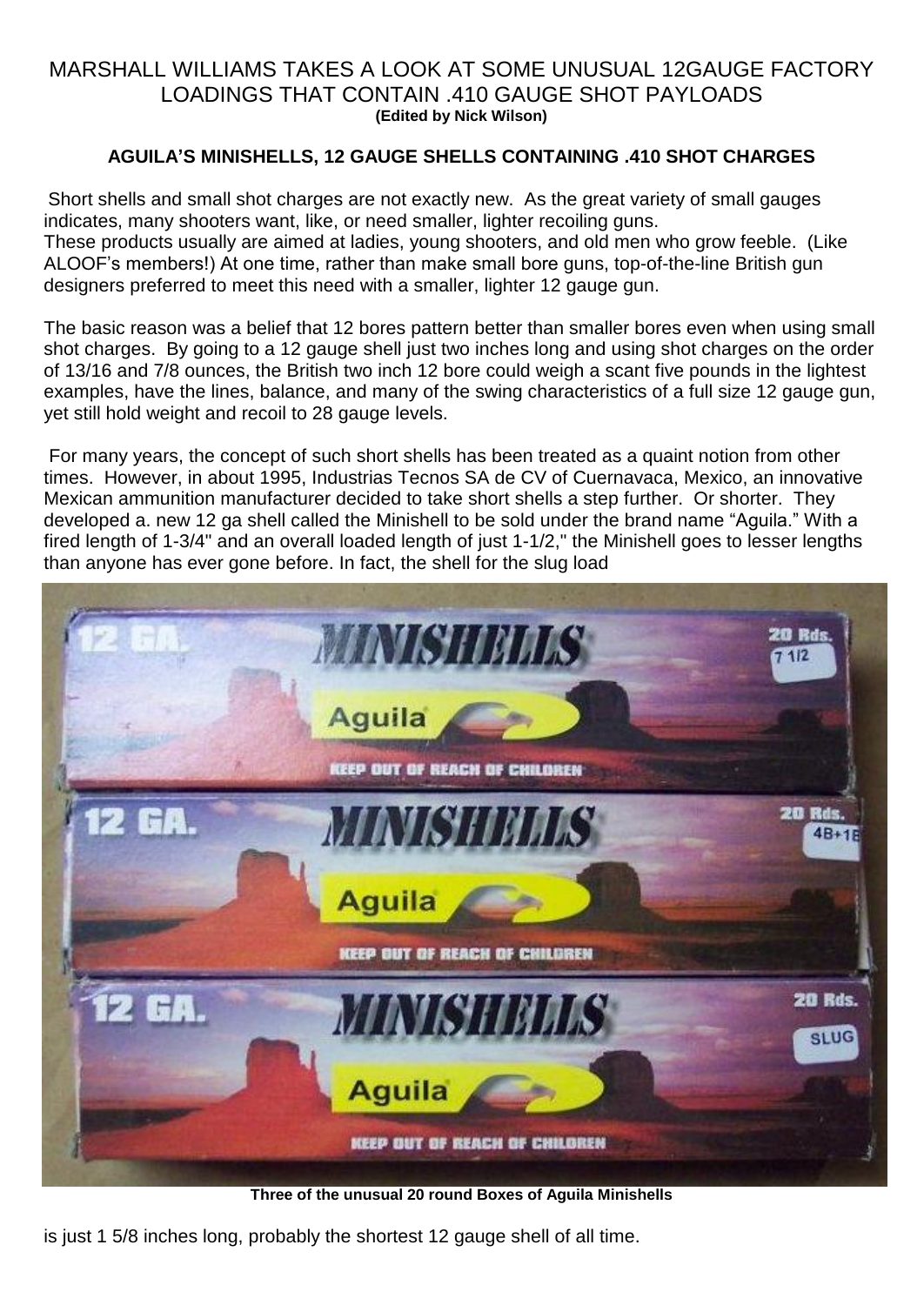The manufacturerís idea was the same as that of the late 19th. Century English gunmakers, to create a lighter recoiling shotgun, but the intended purpose was notgame guns for the distaff, young, and feeble, but for law enforcement and the military. The lighter milder recoil results in less pain in the shoulder, less fear in the new shooter, and quicker recovery after the shot. What makes the Minishell so particularly attractive to police and military organizations is the increase in firepower. A short barreled riot gun with extended magazine normally holds seven or eight standard length 2 3/4 inch shotgun shells, but it can hold 12 of the short shells. The manufacturer also notes that one can grab a lot more shells in his hand and carry a lot more.

There is a trade off. The short shotgun shell can not hold the weight of lead that the longer shells hold, and this is especially so with both fine shot and buckshot. However, the buckshot load is adequate for most tasks, and, as appears below, the slug load is more than adequate.

The buckshot shell is a duplex load containing four (4) #1 buckshot, .300 inch diameter, and seven (7) #4 buckshot, .24 inch diameter at an advertised velocity of 1200 fps. The only fine shot load is 5/8 ounce of 7 1/2s at an advertised velocity of 1175 fps.

The Aguila Minishell's slug weighs 7/8 ounce. Although heavier weights are available in the 2 3/4 inch 12 gauge shell, a common standard 12 gauge slug also weighs 7/8 ounce. The trade-off in the minishell is velocity. Aguila advertises a muzzle velocity of 1250 fps for their Minishell slug. Common 7/8 ounce 12 gauge slug velocities run as high as 1800 fps, but "managed-recoil" slugs for law enforcement have velocities similar to the Minishell. The lower velocity has proved adequate for Police or Military applications.



View of loaded shell, fired shell, two neat little plastic mini-wads, and cutaway showing well made three piece **design with separate base wad.**

One concern with the extremely short shell is its reliability in shotguns commonly found in police departments and military stores. The manufacturer singles out the Winchester Model 1200/1300 pump shotgun as having proved entirely reliable with the tiny shells. As the highly regarded FN police shotgun is essentially the same design, it shares the Model 1200/1300's reliability with the Minishells. All other designs require some modification to their elevators for complete reliability.

I tried the shells in several pump shotguns, including the Remington Model 870, the Ithaca Model 37, and the current Browning BPS. All proved troublesome. The shells are short enough that, when the magazine spring pops them into the receiver, they can flip into odd positions, sometimes vertical and sometimes completely inverted.

The Minishells have not proven reliable in any common automatic shotguns.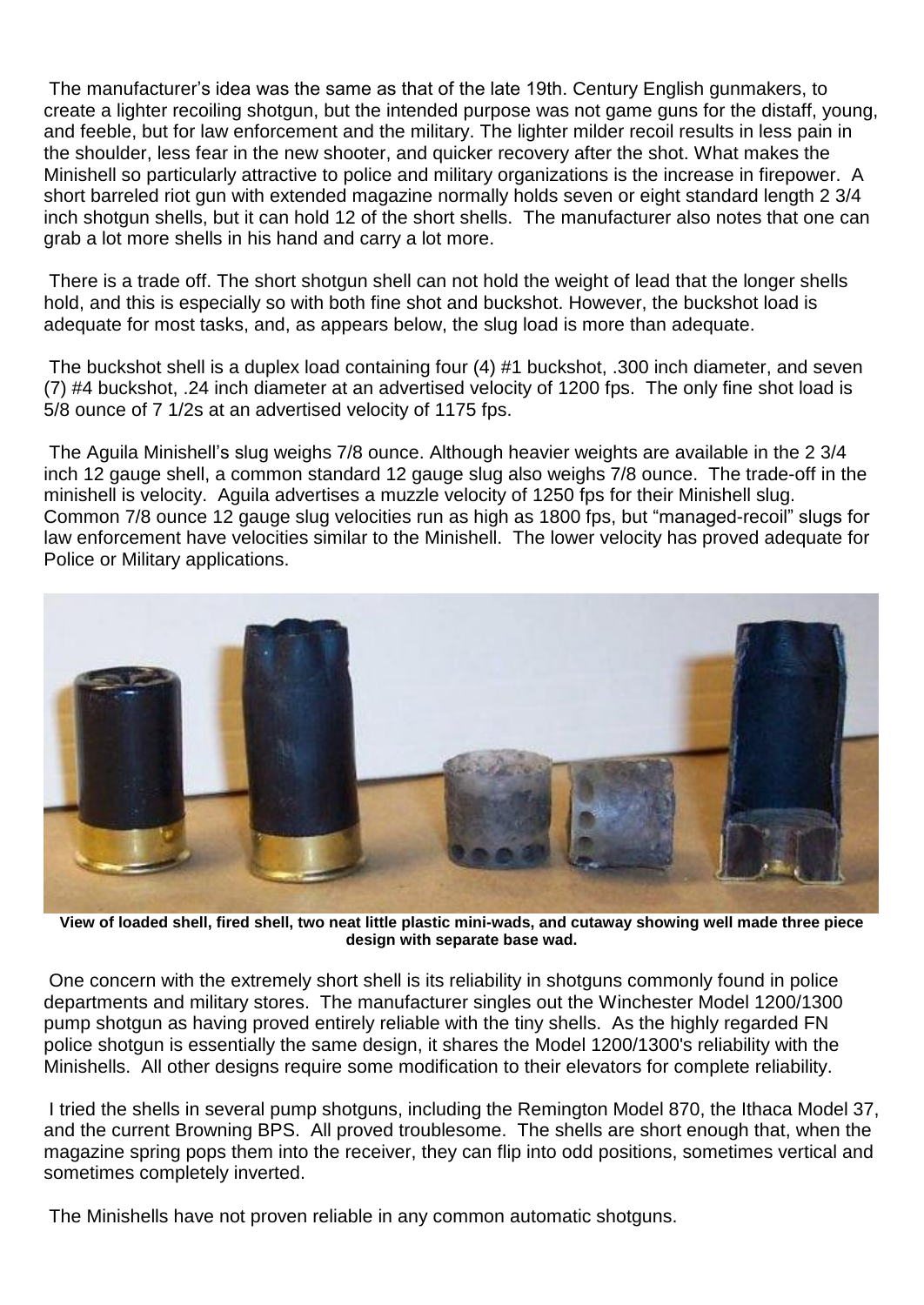The manufacturer recognizes the problem and a shotgun specifically for the Minishell is a possibility.

The manufacturer notes that Minishells are loaded to the same SAAMI specs as 2-3/4" or 3" shotshells, and develop similar pressure in the chamber of 12ga shotguns. They specifically warn that MINISHELLS should NEVER be used in signal/flare guns or any other firearm other than those approved by SAAMI for standard 12 gauge shotgun shells. Failure to comply with this may result in injury or death to the user or others. (It also may result in a violation of the National Firearms Act of 1934 which regulates shotguns with barrels less than 18 inches long.)

I am fond of small bore shotguns and usually do well with the light shot charges, ½ ounce in the .410 and 3/4 ounce in the 28 gauge. The Minishellís 5/8 ounce of 7 1/2s splits the difference and was too inviting to pass up, so I purchased a case just to see what I could do with them. It turns out that I can do quite a bit with them.

For my first effort, I went to friend Lee Brennemanís Golden Meadows Sporting Clays range at Bittinger, Maryland. Golden Meadows is a most delightful range offering both a "Twister" set up and Lee's idea of sporting clays. Lee's idea is not exactly five stand, but there are five shooting stations, and Lee uses 11 automatic traps around the field throwing targets which offer a great and challenging variety of shots with little walking.

My maiden trial with the Minishells was on sporting clays. In deference to the light shot charge and light recoil, I used my lightest 12 gauge over and under, an older Browning Citori Superlight with 28 inch barrels and fixed modified and full chokes. At six and one-half pounds, it still is substantially heavier than a British two-inch gun. Recoil energy of a standard target load in a six and one-half pound gun is 25.1 ft. lbs.; recoil energy shooting the Minishells is just 7.3 ft. lbs.



Bird shot load showing neat little wad, powder, which obviously is some type of Red Dot, and 5/8 oz. **Of good quality and very hard 7 1/2s.**

As many shots would be simply too far for the Minishell's light shot charges, or so I thought, I decided to use the Minishells only on targets which I could shoot within about 25 yards. My first pair were report doubles included an incomer which would get within 25 yards and a crossing shot which

would not.<br>Accordingly, I loaded the Superlight with a high speed 7/8 ounce load in the modified bottom barrel and a Minishell in the full choked top barrel. I then called "Pull." As the long crosser sailed by at about 35 yards, I mounted the gun, swung in front, and pulled the trigger. I heard a gentle "pop," felt no recoil, and saw as fine a break as I could hope for. Then I took the incomer, heard a lusty bang, felt recoil, and saw a clay target totally disintegrate.

#### Hmm?

It seemed that in examining my gun, one of the kibitzers had reset the selector to fire the top barrel first. That error was fortuitous, though. The solid break at about 35 yards gave me the confidence to try the Minishells on targets that were a little farther away than I would have tried otherwise.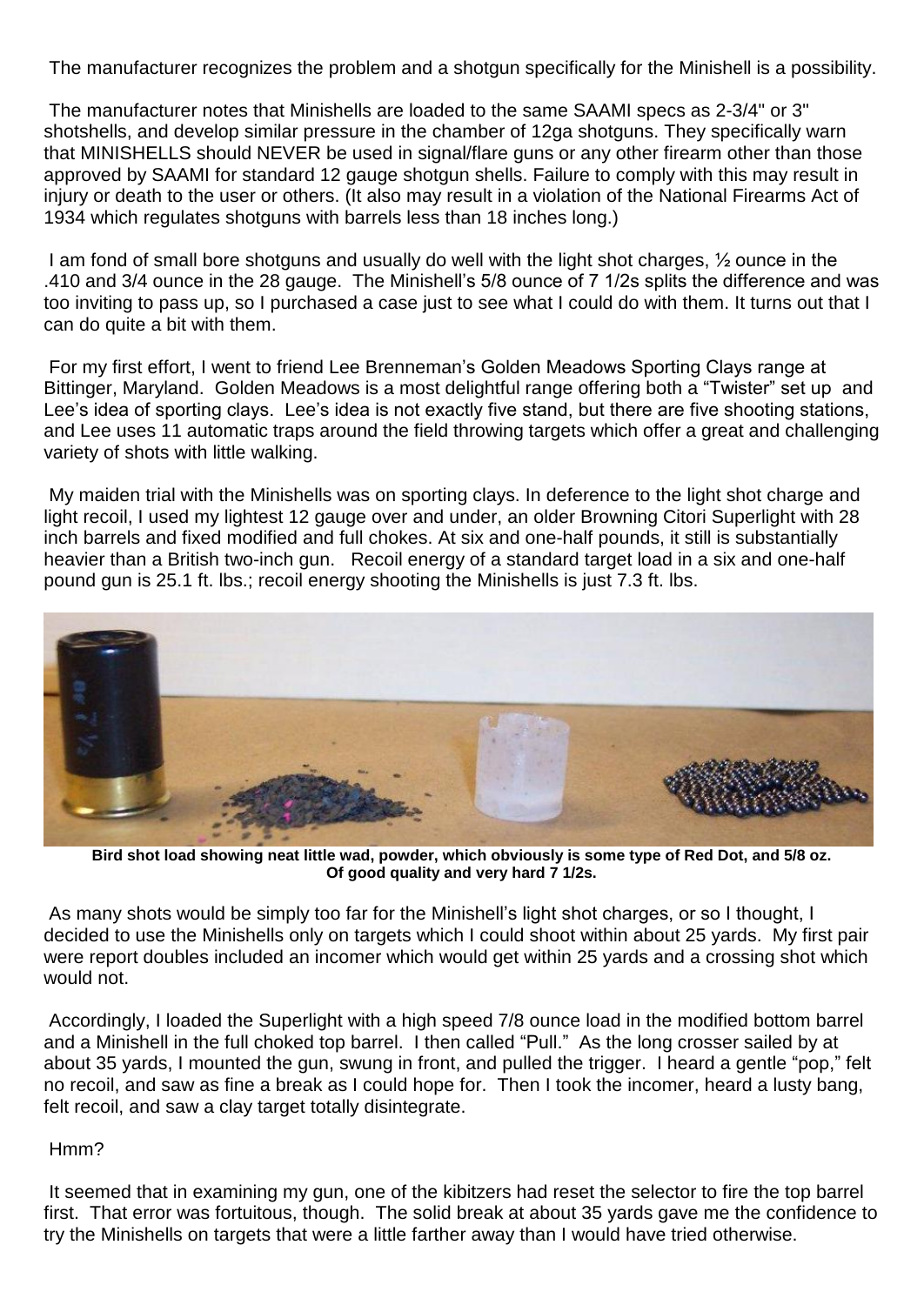I continued to shoot the Minishells only when I thought the target would be in range, but I now thought the range was easily thirty yards in the Browning. I would guess I shot them on 2/3 of my targets and finished the round with a satisfactory if unspectacular score. I did not feel that the Minishells had cost me any targets.

After the sporting clays, I tried a round of "Twister." For those who have not shot this fun and exciting game, it is a blast and a good test of skill. Lee's Twister set up has a five station platform about ten feet high with a wobble trap mounted under each end station. The usual squad consists of five shooters and they shoot in rotation like trap. At each station, the shooter takes a single, followed by a report pair, followed by a true or simultaneous pair. The traps are set with full horizontal and vertical wobble. Horizontally they throw in any direction within an included angle of 90 degrees; vertically they throw any angle from flat level skimming the ground to a high angles above 30 degrees. Either trap may be used for any shot. Fun? You bet. Fast? Oh, yes.

I have shot this game with .410 Skeet loads and 28 gauge Skeet loads. The target selection is entirely the luck of the draw. Since targets can go in opposite directions or side-by-side, and can go high-low, low-low, or low-high, or high-high, scores depend a little on where the targets go. The hardest targets probably are true pairs which go in opposite directions. The time between shots makes the second target a very long shot. I had the bad luck to get four out of five true pairs like this,



**Topper throwing the Major a high hard one in the Judgeís back yard. Gun is the Winchester ìRanger,î a variant of the well designed Model 1200-1300 series.**

and I missed the second bird on each. My final score was a 20/25, and I felt it represented my shooting for the day. I certainly did not blame the lightweight shells.

My next opportunity to try the Minishells came a couple of weeks later when I went Skeet shooting with friend Dick Sluss. Dick is a real aficionado of light 12 gauge loads and generally has his pockets filled with an assortment of 12 gauge shells containing 13/16, 3/4 and 7/8 ounce loads. He saw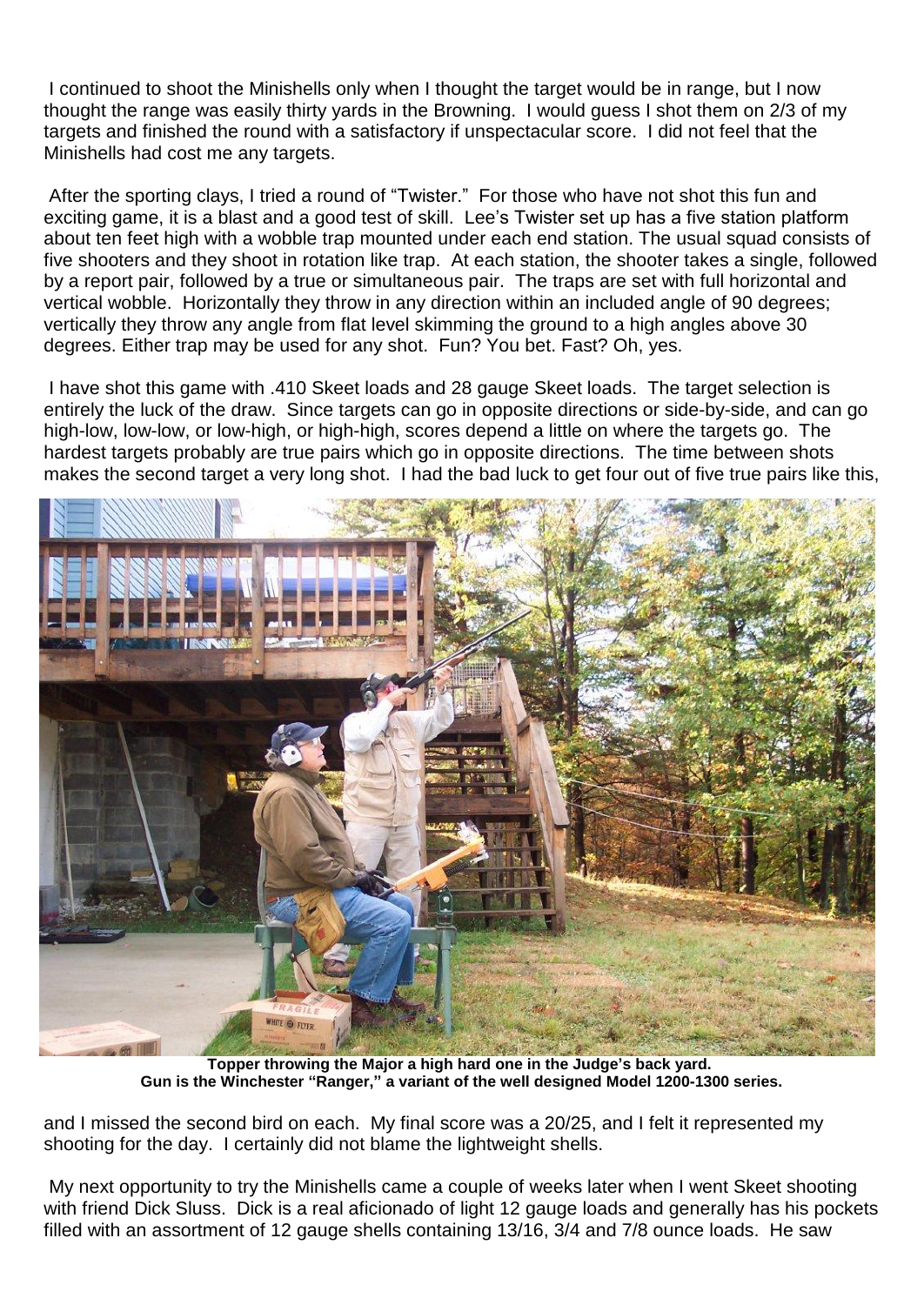nothing unusual about my load, even though the shells were a bit short. I chose a Ruger Red Label Sporting clays gun with 30 inch barrels and Skeet chokes. I no longer get to shoot Skeet regularly, and it affects how smooth my swing is. I did not shoot well, breaking a couple of rounds in the low 20s, but all misses were my fault. When I hit, the breaks were as good as could be expected.

I next had an opportunity to shoot the Minishells during a visitwith my youngest daughter in Maine where the good people at the Scarborough (Maine) Fish and Game Club always are kind enough to let me shoot with them. This time I had the pleasure of an IDPA match with my daughter. After it was over, I sneaked down to the trap range with just time enough for one round of 16 yard singles. I used my old 870 Skeet/trap gun and broke another 20/25. Again, I do not fault the shells. To be sure, the ranges reached out to the practical limits of the 5/8 ounce shot charge, but I hit hard rights, hard lefts, and straight-aways. These usually are the longest shots. I just shot poorly and missed five of the others.

Both the Ruger and the old 870 weigh seven and one-half pounds. Recoil energy of a standard target load in a gun of this weight is 21.7 ft. lbs.; recoil energy with the Minishells is just 6.7 ft. lbs. Man, it ain't even a tap.

Just as I was wrapping up this article, Topper and the Major came to my house for a weekend and provided me with two new opportunities. First, the Major owns a Winchester "Ranger" pump gun which is a basic Winchester Model 1200/1300. At my request, he brought it along with his new Browning Cynergy. We tried the Minishells in the Ranger and they worked flawlessly. The experience left me convinced that the Model 1200/1300 has the best-controlled feed of any pump I have tried.

The examination also reminded me that, even though in 1964 the gun writers universally reviled the Model 1200 as an unworthy replacement for Winchesterís venerable Model 12, the Model 1200 was and is a great shotgun design. Recently both Winchester and the Model 1200 have had a spotty history, but the design continues as the basis of the FN Tactical Police Shotgun.

Their visit also provided me with an opportunity to observe some non-small bore shooters trying the Minishells. I have a manual trap with full wobble, both side-to-side and up-and-down and my back yard faces a valley where winds make targets unpredictable and the wobble trap makes them even more so.

Nevertheless, using the Ranger as well as their usual 12 gauge guns, the Major's aforementioned Cynergy and Topperís Ruger Woodside, neither missed any shots, including doubles, with the Minishells.

Both commented on the light recoil and the light sounding report, but said nothing about the breaks being weak or the shells lacking range. Not being small bore shooters, they did not have my concerns about range and just shot the targets. I felt it was a pretty good indication that the shells are more effective than one expects.

As any .410 or 28 gauge shooter could tell you, light shot charge breaks targets and kill birds to useful ranges while minimizing recoil and its effects. The Minishells allow one to introduce new shooters, especially the recoil conscious, to shotguns without going to the expense and trouble of buying a small gauge gun. They provide experienced shooters with an opportunity to shoot lightweight hunting guns without suffering from the fatigue that accompanies a long day of fighting recoil, and, most of all, they are a lot of fun to shoot.

MEASUREMENTS, WADS, GROUPS, PATTERNS, AND OPINIONS.

#### **SHELLS:**

All of the Aguila Minishells have lightly ribbed black plastic tubes, a plastic base wad, and apparently real brass heads, the metal is non-magnetic. The primer appears to be a standard 209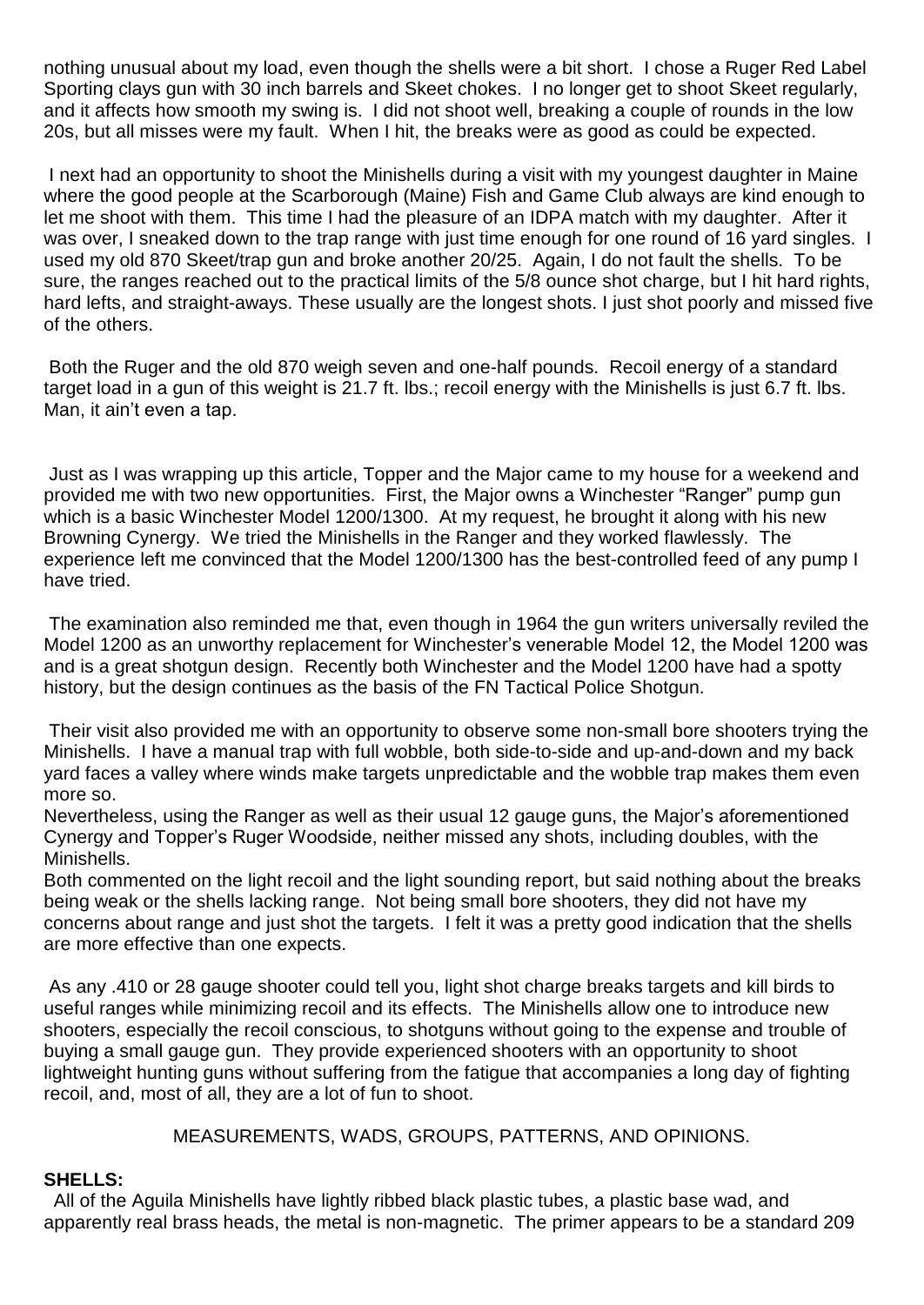type with battery cup, but a magnet will not pick it up so there are no ferrous metals in the shellís construction.

The slug is roll crimped, but the fine shot and buckshot shells have star or pie crimps. I find this somewhat surprising because roll crimps require about 1/8 inch less of the case mouth than star crimps. In 12 gauge, a roll crimp would allow an extra 1/8 to 3/16 ounce of shot to fit into the shell.

#### **SLUG LOAD:**



Fired buckshot shell next to roll crimped slug shell showing that slug case is 1/8 inch shorter; unfired slug wad designed with nose to fit hollow base of slug; unfired slug; fired slug found in shale bank backstop with wad still **attached; fired wad found on ground where it had dropped from its slug. Slug accuracy was good.**

As noted, the slug load uses a roll crimp and the fired length of the shell appears a trifle shorter than the other two shells, almost exactly 1 5/8 inches. I pulled the load from one shell and found the slug to be a smooth-sided, hollow base projectile .692 inches in diameter, .630 inches long, and weighing 381 grains. As 7/8 ounce is 382.8 grains, this is as close as it gets.

The wad is a solid based affair shaped so that the front end fits inside the slug's hollow base. The bottom side is slightly dished, but not cupped. Weighing 34 grains, it is rather heavy. I recovered one slug fired into a shale bank that still had the wad in place and I recovered one wad without its slug. Whether they separated in flight or whether the impact displaced them, I cannot tell.

The powder charge was 25 grains of some type of ball powder, but I have no way to identify it.

I fired five slugs over the chronograph, three with an old Ithaca Deerslayer with 20 inch slug barrel and two from my old 870 with Poly-Choke. The average velocity at ten feetwas 1060 feet per second (fps) for an energy of 953 ft. lbs. Four of five slugs, two from each gun, landed in a group of four inches at point of aim. The fifth landed two inches higher but that was shooter error. This level of power and accuracy would be good enough for short range deer hunting.

I suspect that this slug and wad design would benefit from a rifled barrel, but I had none in which to try them.

#### BUCKSHOT LOAD:

The buckshot load is star-crimped and the over all length of the fired case is 1 3/4 inches. I disassembled one shell and found that the top or front layer of buckshot consisted of seven (7) #4s, each measuring very close to .24 inches. Between the #4s and the wad was a layer of four (4) #1 buckshot, each measuring .299 inches. The seven #4s weighed 142 grains and four #1s weighed 156 grains. Total buckshot weight was 298 grains, or almost exactly 11/16 of an ounce. The single wad looked like a plastic "135 card," but it measured .145 inches thick It was .724 inches in diameter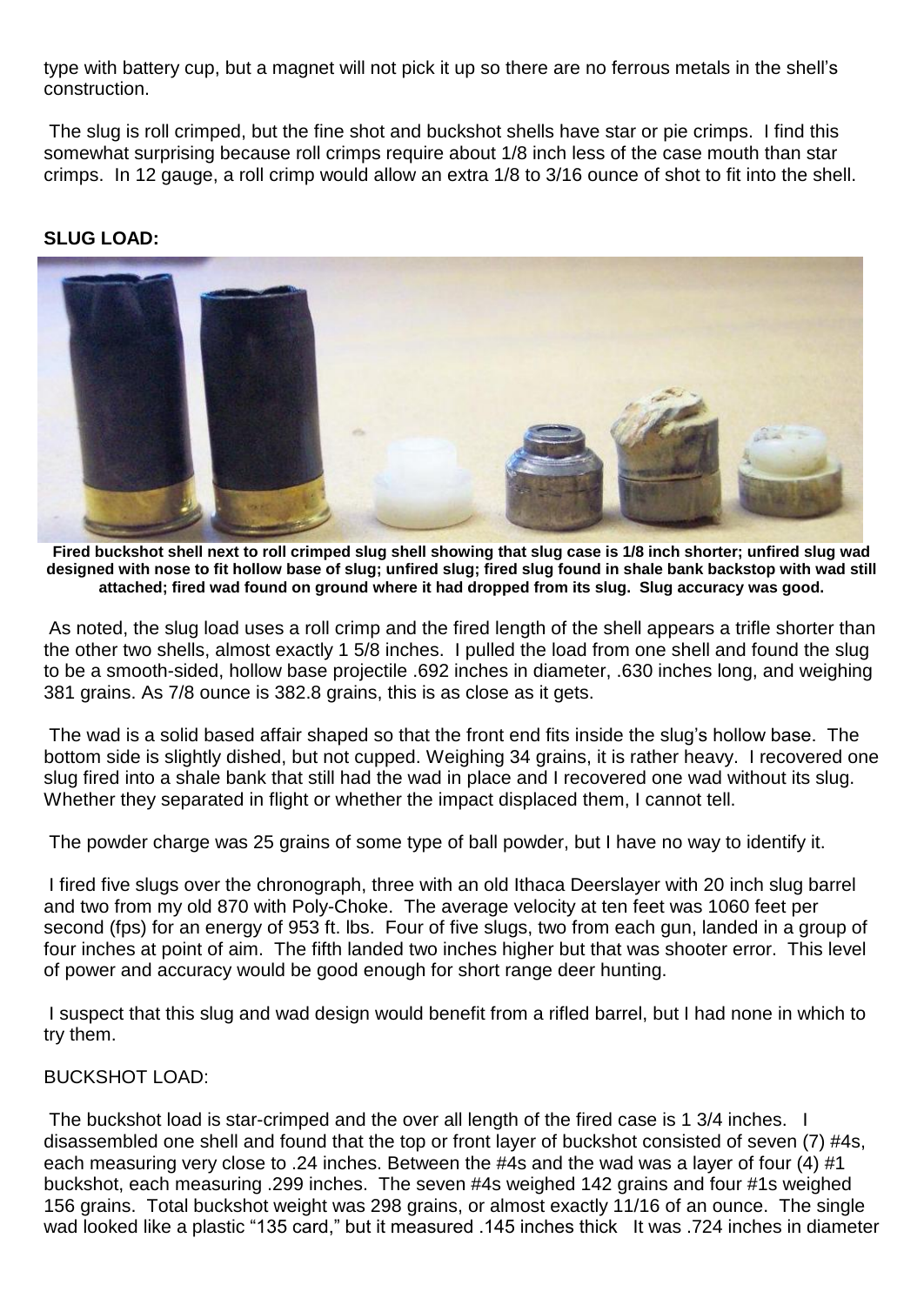and had a wide shallow dimple on both sides. Powder charge was 12.5 grains of some type of Red Dot. It should be remembered that not all Red Dot is canister grade, i.e., what the reloader can buy.



**View of buckshot shell loaded and disassembled. The wad looks much like a plastic .135 card, but with a dimple in the center on both sides. The four larger 31 buck are loaded next to the wad and the seven #4 buck are in front.**



**The full choke buckshot pattern is quite small. At 25 yards, all pellets are inside of 17 inch circle.**

I chronographed two of the shells and found the velocity to be in keeping with the advertised muzzle velocity of 1200 fps. I also patterned three of the buckshot at 25 yards and got somewhat erratic results.

Two patterns fired through open chokes spread very wide and a couple missed the the 36 inch x 40 inch pattern paper. Of the 11 buckshot, I counted only 9 hits on one pattern and 10 hits on the other. A single pattern shot through a full choke measured 17 inches between widest pellets.

I compared these results with some unrelated tests I did using 2 3/4 inch shells with conventional #00 and #4 buckshot loads. The full choke patterns are comparable, but none of the open choke patterns with conventional buckshot spread more than 33 inches at 25 yards.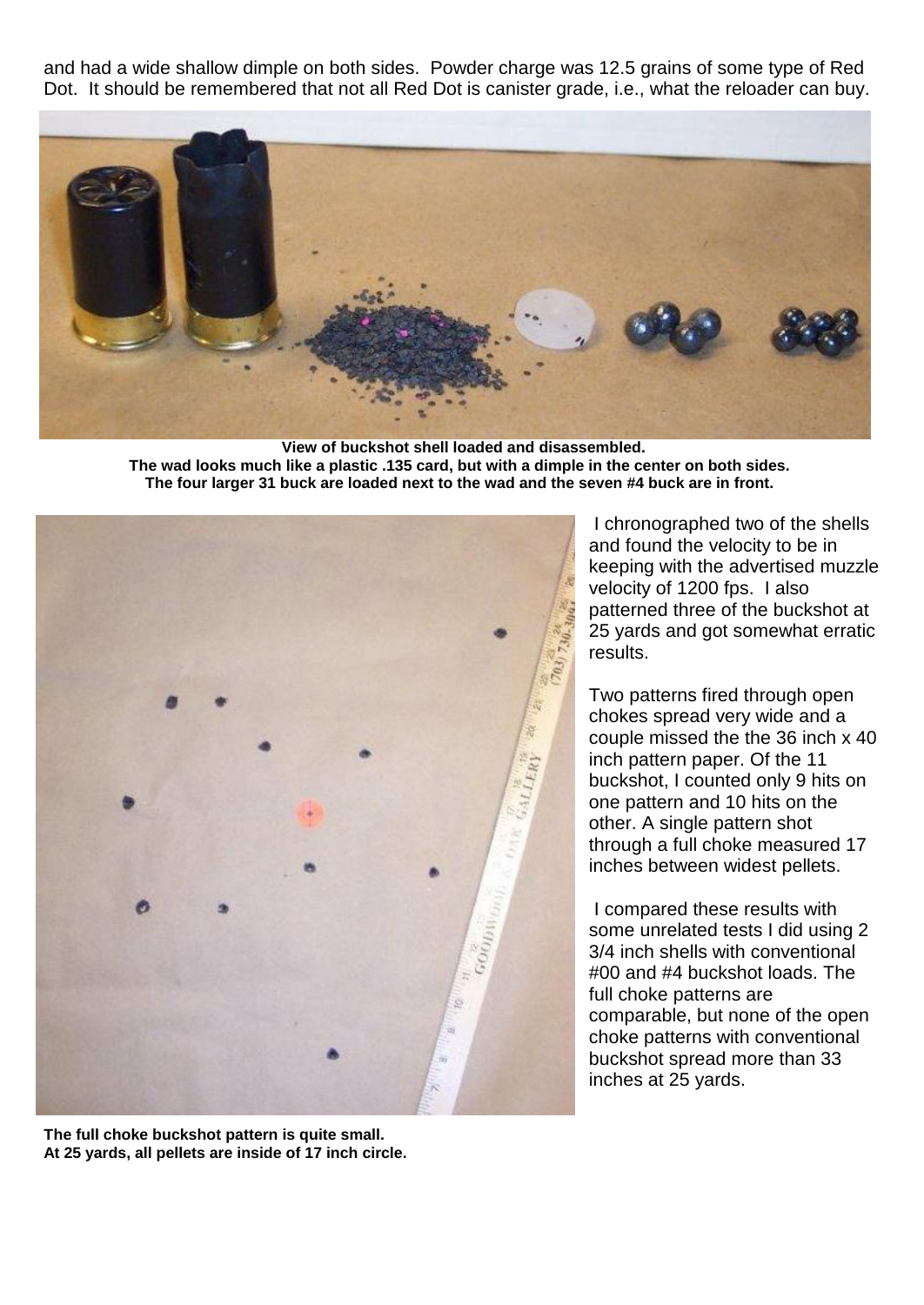The cylinder choke buckshot pattern is extremely wide, only ten of the 11 pellets are on the 36"x40" paper. Author speculates that the extraordinary spread may result from large #1 pellets being behind smaller #4 pellets **and blowing through them.**



#### **BIRD SHOT:**

The Minishell is available only loaded with #7 1/2s and uses the same 1 3/4 inch case and star crimp as the buckshot Minishell. As noted, a roll crimp would leave enough room inside the case for at least an additional 1/8 ounce of shot.

I weighed the shot charge from one shell and found it to weigh 267 grains, almost exactly 5/8 ounce. I counted the number of pellets in this one load and found there were 232 of them. That works out to about 380 pellets in the ounce, a bit light for 7 1/2s but well within manufacturing tolerances.